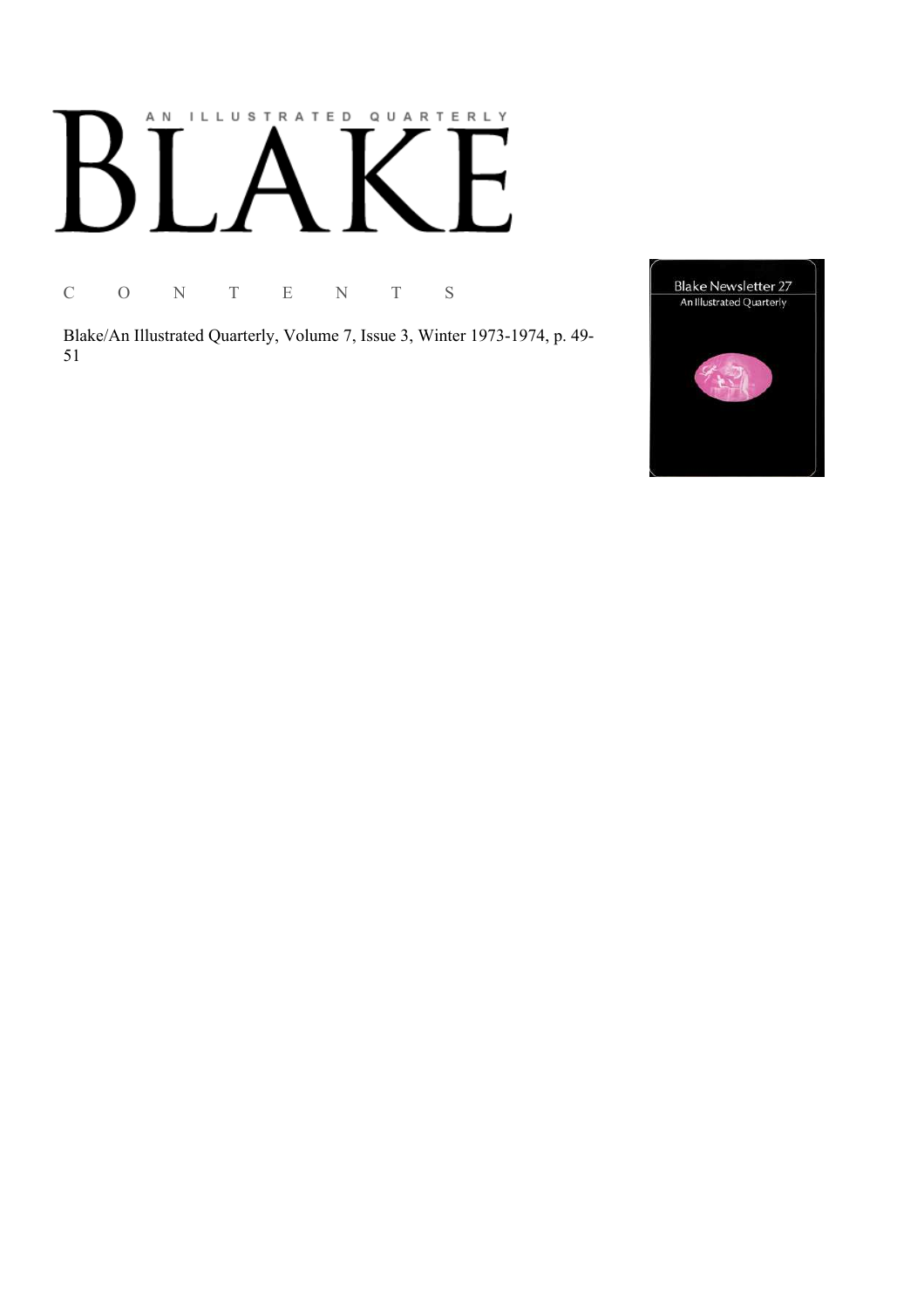## Blake Newsletter 27 An Illustrated Quarterly

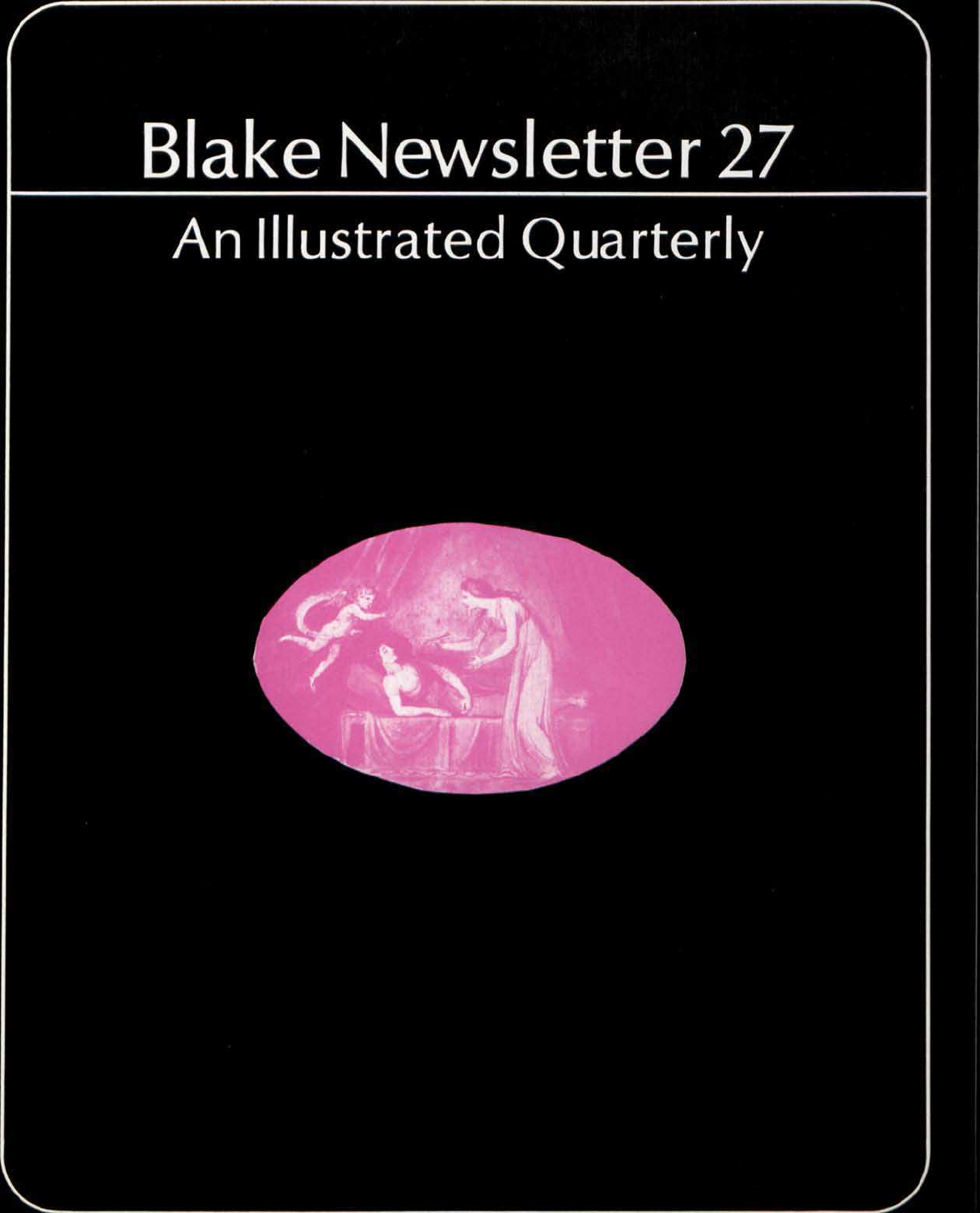*Blake Newsletter, An Illustrated garter*  Whole Number 27, Volume 7, Number 3, Winter 1973- 1974. The *Blake Newsletter* is published quarterly under the sponsorship of the Department of English of the University of New Mexico.

/  $\sqrt{2}$ 

*<st* 

*k* 

Editors: Morris Eaves (University of New Mexico)<br>and Morton D. Paley (University of California,<br>Berkeley). Editorial Assistants: for production,<br>Judith Wallick Page; for subscriptions, Graham<br>Conley (both University of New

Manuscripts are welcome. Send two copies to either of the editors: Morris Eaves, Dept. of English, Univ. of N. M., Albuquerque, N. M. 87131; Morton Paley, Dept. of English, Univ. of Ca., Berkeley, Ca. 94720.

Subscriptions are \$5 for one year, four issues; special rate for individuals, \$4, surface mail; for those subscribers overseas who want to receive their issues by air mail, \$8. U. S. currency or international money order if possible. Make checks payable to the *Blake Newaletter*. Address all subscription orders and related communications to Morris Eaves, Dept. of English, Univ. of N. M., Albuquerque, N. M. 87131.

Some back issues are available. Address Morris Eaves. Prices: Whole numbers 14, 15, 21, 22, 23, 24, 25, and "26, \$2 each. Whole number 20, S3.

20 萬

The ISSN (International Standard Serial Number) of the *Blake Newaletter* is 0006-453X.